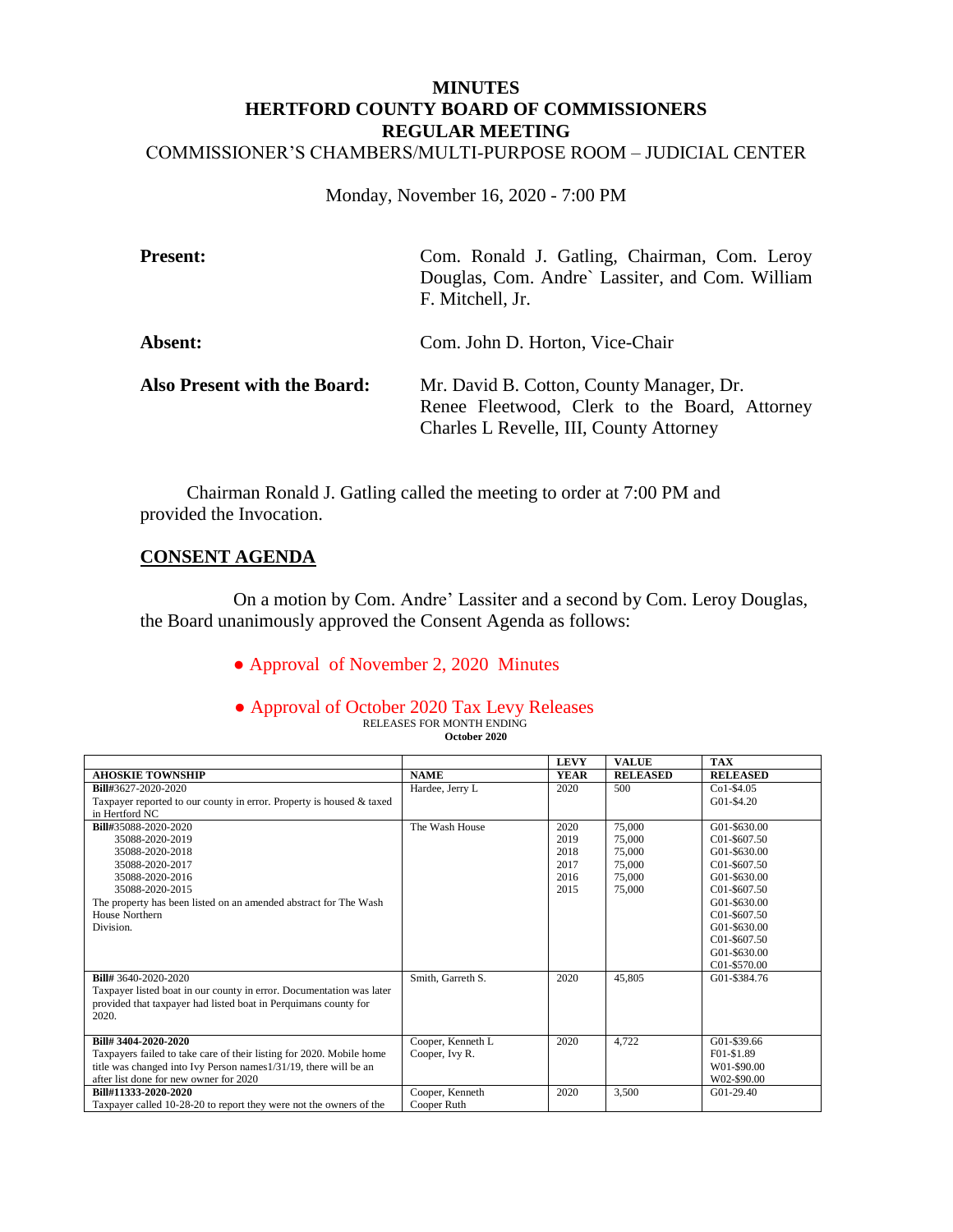| outbuildings. Ivy Person verified over the phone 10-29-20 that she is<br>the owner. There will be a leasehold set up and billed for 2020 in Ivy |                         |      |        |              |
|-------------------------------------------------------------------------------------------------------------------------------------------------|-------------------------|------|--------|--------------|
| Person's name.                                                                                                                                  |                         |      |        |              |
| Bill #1351-2020-2020                                                                                                                            | Beard, Robert III       | 2020 | 1.968  | G01-\$16.54  |
| Taxpayer reported mobile home as personal property in error.                                                                                    |                         |      |        | $F01-.79$    |
| Mobile home is being taxed in real estate on pin#5972-97-358501                                                                                 |                         |      |        |              |
| Bill#16483-2020-2020                                                                                                                            | Dickens, Jesse J.       | 2020 |        | W01-\$90.00  |
| Property is not habitable or is unoccupied with no electrical service                                                                           |                         |      |        | W02-\$90.00  |
| during the period of July 1 through June 30 <sup>th</sup> of the taxable year.                                                                  |                         |      |        |              |
| MURFREESBORO TOWNSHIP                                                                                                                           |                         |      |        |              |
|                                                                                                                                                 |                         |      |        |              |
| Bill#10166-2020-2020                                                                                                                            | O,Conner, Besty T       | 2020 |        | W01-\$90.00  |
| Property is not habitable or is unoccupied with no electrical service                                                                           |                         |      |        | W02-\$90.00  |
| during the period of July 1 through June 30 <sup>th</sup> of the taxable year.                                                                  |                         |      |        |              |
|                                                                                                                                                 |                         |      |        |              |
| <b>WINTON TOWNSHIP</b>                                                                                                                          |                         |      |        |              |
| Bill#934-2020-2020                                                                                                                              | Simmons, Thomas         | 2020 |        | W01-\$90.00  |
| Property is not habitable or is unoccupied with no electrical service                                                                           |                         |      |        | W02-\$90.00  |
| during the period of July 1 through June 30 <sup>th</sup> of the taxable year.                                                                  |                         |      |        |              |
|                                                                                                                                                 |                         |      |        |              |
|                                                                                                                                                 |                         |      |        |              |
| <b>MANEY'S NECK TOWNSHIP</b>                                                                                                                    |                         |      |        |              |
| <b>ST. JOHN TOWNSHIP</b>                                                                                                                        |                         |      |        |              |
| Bill#3781-2020-2020                                                                                                                             | Fennell, Willie         | 2020 |        | W01-\$90.00  |
| Property is not habitable or is unoccupied with no electrical service                                                                           |                         |      |        | W02-\$90.00  |
| during the period of July 1 through June 30 <sup>th</sup> of the taxable year.                                                                  |                         |      |        |              |
| Bill #3864-2020-2017                                                                                                                            | Hall, Garvan C.         | 2017 | 500    | G01-\$4.20   |
| Taxpayer listed in error                                                                                                                        |                         |      |        |              |
| <b>HARRELLSVILLE TOWNSHIP</b>                                                                                                                   |                         |      |        |              |
| Bill#3293-2020-2020                                                                                                                             | Penske Truck Leasing Co | 2020 | 31,756 | G01-\$266.76 |
| Adjustment made due to taxpayer providing high mileage for                                                                                      |                         |      |        |              |
| vehicles.                                                                                                                                       |                         |      |        |              |
|                                                                                                                                                 |                         |      |        |              |
|                                                                                                                                                 |                         |      |        |              |

| TOTAL VALUE APPROVED THIS REPORT (2020 LEVY)<br>TOTAL TAX RELEASED THIS REPORT (2020 LEVY)                                  | \$161,283.00<br>\$1360.72 |
|-----------------------------------------------------------------------------------------------------------------------------|---------------------------|
| TOTAL VALUE APPROVED THIS REPORT (PRIOR LEVY)                                                                               | \$375,500.00              |
| TOTAL TAX RELEASED THIS REPORT (PRIOR LEVY)                                                                                 | \$6,761.70                |
| TOTAL TAX RELEASED THIS REPORT (W01 COLL/RECYCLE SITE 2020)<br>TOTAL TAX RELEASED THIS REPORT (W02 LANDFILL OPERATON 2020)  | \$360.00<br>\$360.00      |
| TOTAL TAX RELEASED THIS REPORT (W01 COLL/RECYCLE SITE 2019)<br>TOTAL TAX RELEASED THIS REPORT (W02 LANDFILL OPERATION 2019) | s<br>\$                   |

 Respectfully submitted, *Tammy H. Eason* Tammy H. Eason, Tax Collector

● Request Approval of Taxpayer Refunds: Affiliated Mortgage & Diane Watson (POA) for Jean Watson

\$1,121.09 to Affiliated Mortgage- Vendor # 9141 for over payment on account. (The account was paid in full by taxpayer for 2020 taxes.)

● Hertford County Soil & Water Conservation District Annual Report FY2020

# **REQUEST APPROVAL TO ADVERTISE BOARDS & COMMISSIONS**

 On a motion by Com. William F. Mitchell, Jr. and a second by Com. Douglas, the Board unanimously approved to advertise the Boards and Commissions vacancies.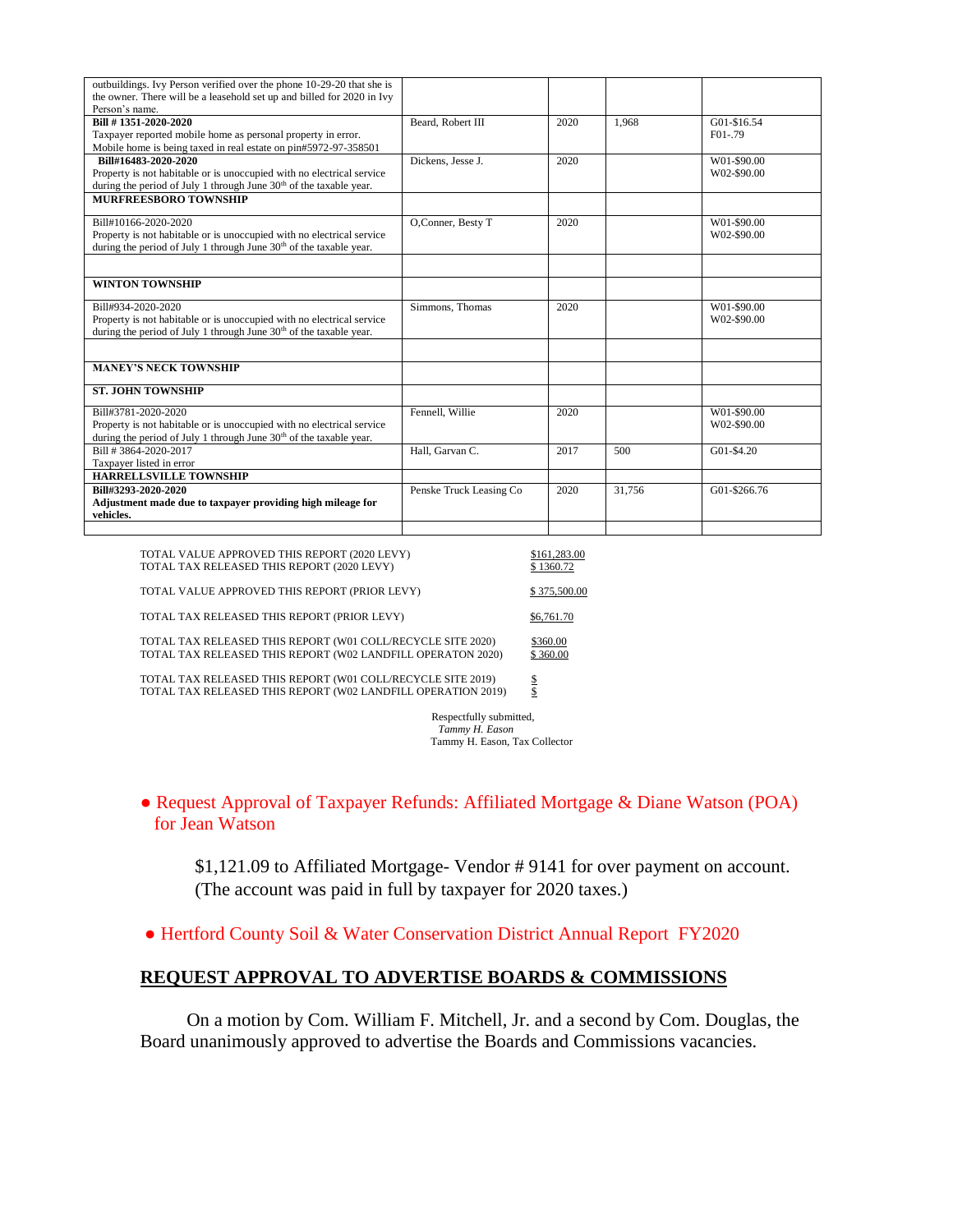#### **PUBLIC COMMENT**

 Mr. Peter Griffith commented regarding his wealth of experience and knowledge working in the business of museum curator and his interest in assisting Chairman Gatling and the County in the establishment of the Hertford County Museum and the acquisition of artifacts.

 On behalf of the Board, Chairman Gatling thanked Mr. Griffith for coming before the Board and asked for him to leave his information with Clerk Fleetwood.

## **REQUEST APPROVAL OF MUNICIPALITY COVID-19 RELIEF FUNDING REQUESTS**

 Manager Cotton outlined to the Board the municipality request for a 25% allocation of the remaining funds, totaling \$100,796.68, and presented the following municipal CRF requests: Town of Ahoskie \$82,450.75 (Hazardous Duty Pay - \$27,000 and Trailer Mounted Wood-chipper); Cofield \$9,648.77 (Hazardous Duty Pay - \$6,500, PPE and Disinfectants Supplies); Town of Como no correspondence received; Town of Harrellsville correspondence received indicating the Town Council unable to meet; Town of Murfreesboro: 27,000.00 (Hazardous Duty Pay \$12,000.00 and Trailer Mounted Message Display); Town of Winton \$8,450.00 (Laptops & Disinfectant Supplies); for a total of 127,549.52 for the second disbursement request, with only 100,796.68 available. Manager Cotton indicated that a 13% reduction to each request would allocate all available funds on a pro rata bases according to the requests.

 Following discussion, on a motion by Com. Douglas and a second by Com. Lassiter, the Board approved for Manager Cotton to allocate funds as requested by Cofield, Harrellsville, and Murfreesboro and reduce the Ahoskie allocation by \$16,752.84, from \$82,450.75 to \$65,697.91.

#### **COUNTY MANAGER'S COMMENTS**

 Manager Cotton comments included the following: 1) the County will not have a Christmas Dinner this year as a result of COVID-19 Pandemic; 2) received 41 applications to date for the Hertford County COVID-19 Small Business Grant funds; 3) applications will be reviewed for the first meeting in December 2020.

#### **COMMISSIONERS' COMMENTS**

The Board made the following comments:

 Commissioners Lassiter, Douglas and Mitchell thanked everyone for attending the meeting.

 Chairman Gatling made the following comments: 1) Vice-Chair Gatling sounds great and doing well; 2) thanked all Veterans for their service; 3) read the Hertford